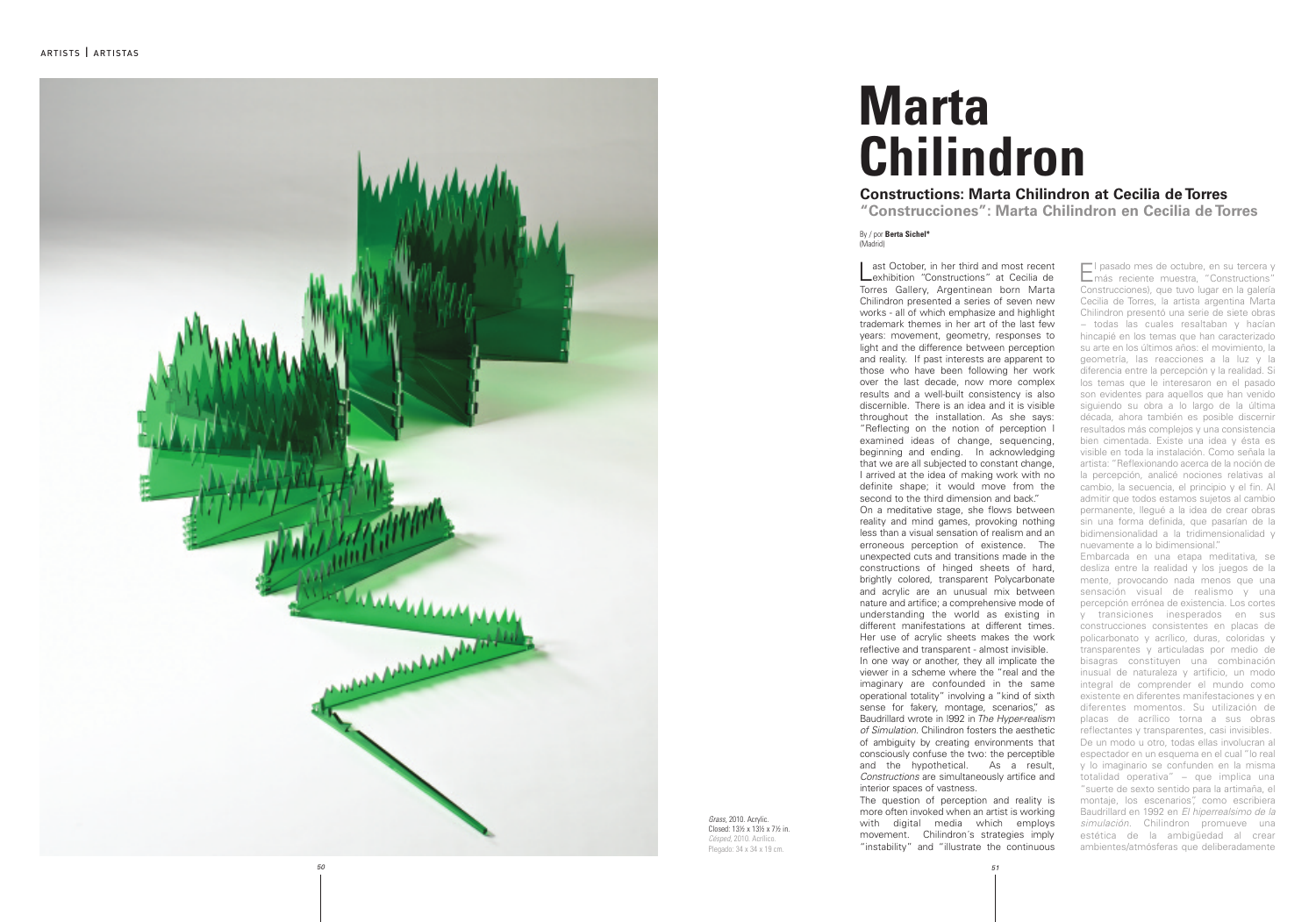change in our uncertain reality." Within the context of media, the distinctions between what is natural and what is not, "have thankfully disappeared" and viewers are consistently intrigued by the boundaries between different levels of reality and image, as Ron Burnett wrote in the book How *Images Think.* Yet, there is no electronic media in these 4-dimensional Constructions — a denomination for her work she prefers to "sculptures." Maybe they can be called environments, which when displayed in the gallery fill the space with shapes, forms, light and make the viewer question their meaning, and as Burnett said, look for the margins of perception and reality. The link between perception/reality acquires some unusual nuances since what the viewer sees always expresses and evokes something else. As with dreams, or presence and absence, her constructions are not explicit. Here her constructions are inspired by the elements of nature: fire, water, and so on. She wants the viewer to be immersed and surrounded by the work. The intention is to create fake nature, a fake reality which could be manipulated and controlled. The pieces are based on geometric shapes, which reduces them to simpler and easier to understand forms. They create a simplified reality that we can all recognize and agree on. Rather, they apparently seem at ease with the retinal and intellectual pleasure they offer. They have a formal aspect in the sense of their structural qualities - or the effective organization of the elements through the use of the principles of design and geometry. Chilindron's geometric bases for her constructions can organize our perception of the current chaotic times in which we live by requiring viewers to take their time.

In contrast with the formal aspects found in her work, her visual and perceptual processes offer a potent dose of emotionalism, or an aesthetic that places emphasis on the expressive qualities of the work. It gradually provokes a vivid communication of moods, feelings, and ideas, and dissolves in a disjunctive imagery handled through layered and unexpected montage. Chilindron folds and cuts, making unusual and colorful environments and allowing the viewer to make his/her own reality. The work constructs itself out of a few hinged, folded, flat panels into a real object in real space, and with a few folds, it



Water, 2011. Twin wall polycarbonate. Closed: 35½ x 54½ x 14 in. *Agua*, 2011. Paredes idénticas de pol icarbonato. Plegadas: 90 x 128 x 36 cm.

confunden lo perceptible y lo hipotético. Como resultado, las Construcciones pueden verse simultáneamente como artificio y como vastos espacios interiores. El tema de la percepción y la realidad surge con más frecuencia cuando un artista trabaja con medios digitales que emplean el movimiento. Las estrategias de Chilindron implican "inestabilidad" e "ilustran el cambio continuo en nuestra incierta realidad". Dentro del contexto de los medios de comunicación, las distinciones entre lo que es natural y lo que no lo es "han desaparecido, afortunadamente" y los límites entre los distintos niveles de realidad e imagen intrigan permanentemente a los espectadores, como lo expresara Ron Burnett en el libro How Images Think (Cómo piensan las imágenes). Sin embargo, no se incluyen medios electrónicos en estas Construcciones – una denominación que la artista prefiere a la de "esculturas" con referencia a sus obras - en cuatro dimensiones. Podría llamárseles ambientes, que al exhibirse en la galería, llenan el espacio con formas y luz que llevan al observador a indagar en su significado y como dijera Burnett, buscar los límites entre la percepción y la realidad. El nexo entre la percepción y la realidad invariablemente adquiere matices inusuales, ya que lo que el espectador ve siempre expresa o evoca algo diferente. Como ocurre con los sueños, o con la presencia y la ausencia, las construcciones de Chilindron no son explícitas.

could collapse back into the plane again. There is no beginning or end.

Today, there are different ways to narrate and disclose events; mass media is not the only and inevitable route. Art is still a powerful medium despite the commercialized state of the current global art market. To look closely at the world is to understand the subtle connections between the apparent stability of our daily routine and the complex subtexts that keep the modern state (surprisingly) afloat. Chilindron's apparently fragile objects reflect on the possibilities and challenges of visually representing mobility, displacement, and the circulation of people. As she says, they are small networks where all elements are indispensable in creating the whole object. And in contrast with the static qualities of objects, those constructions/ environments irradiate a sensation of moving in and out of the images. In their fictional dissembled and dispersed way, there is an exploration of spaces and movements that



27 Triangles, 2011. Acrylic. Closed: 16 x 18 x 12 in. 27 Triángulos, 2011. Acrílico. Plegado: 41 x 46 x 30 cm.

Aquí la inspiración para sus construcciones son los elementos de la naturaleza: el fuego, el agua, etc. Quiere que el espectador se vea inmerso en y rodeado por su obra. La intención es crear una naturaleza falsa, una realidad falsa, que puedan ser manipuladas y controladas. Las piezas se basan en formas geométricas, lo que las vuelve más simples y fáciles de comprender. Crean una realidad simplificada que todos podemos reconocer y acerca de la cual podemos estar de acuerdo. Más bien parece que se sintieran a gusto con el placer que ofrecen a la retina y al intelecto. Poseen un aspecto formal presente en sus cualidades estructurales - o en la efectiva organización de los elementos por medio de la utilización de los principios del diseño y de la geometría. Las bases geométricas de las construcciones de Chilindron pueden organizar nuestra percepción de los tiempos caóticos que vivimos en la actualidad al requerir que los espectadores se tomen su tiempo. En contraste con los aspectos formales que se pueden encontrar en su obra, sus procesos visuales y perceptivos ofrecen una dosis potente de emoción, o una estética que pone el énfasis en las cualidades expresivas de la obra. Esto gradualmente induce una vívida transmisión de estados de ánimo, sentimientos e ideas que se funden en imágenes disyuntivas presentadas por medio de un montaje inesperado y estructurado en capas. Chilindron pliega y corta, creando ambientes inusuales y coloridos y permitiendo al espectador construir su propia realidad. La obra se construye a sí misma partiendo de una serie de paneles planos, plegados y abisagrados, transformándose en un objeto real en el espacio real, y que por medio de unos pocos plegamientos, podría colapsar y recuperar su forma plana.

Hoy en día, existen diferentes formas de narrar y de revelar acontecimientos; los medios de comunicación masiva no constituyen la ruta única e inevitable. El arte es aún un medio poderoso, a pesar de la condición mercantilista kllkñglñ,,,ñ.,b.,.ñgv del actual mercado global de arte. El observar el mundo detenidamente implica comprender las sutiles conexiones entre la aparente estabilidad de nuestra rutina diaria y los complejos subtextos que mantienen a flote (sorprendentemente) a la forma de vida moderna. Los objetos aparentemente frágiles de Chilindron plantean una reflexión